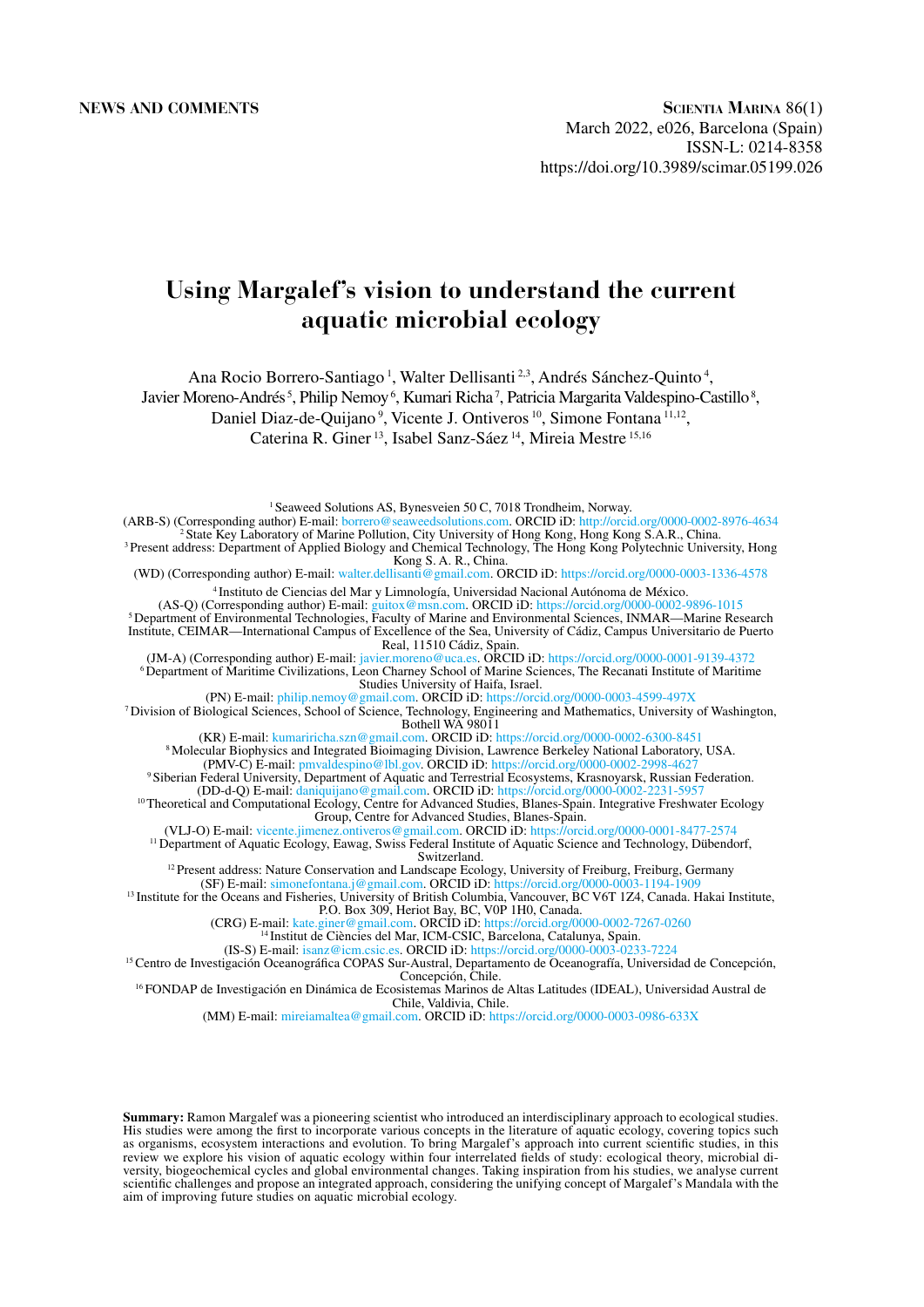**Keywords:** aquatic ecology; integrated approach; succession; biogeochemical cycles; global change.

#### **Usando la visión de Margalef para entender la ecología microbiana actual**

**Resumen:** Ramon Margalef fue un científico pionero que introdujo un enfoque interdisciplinario a los estudios ecológicos. Sus estudios fueron de los primeros en incorporar diferentes conceptos en la literatura de la ecología acuática, desde los organismos y las interacciones de los ecosistemas hasta la evolución. Para llevar el enfoque de Margalef a los estudios científicos actuales, en este articulo exploramos su visión de la ecología acuática dentro de cuatro campos de estudio interrelacionados: teoría ecológica, diversidad microbiana, ciclos biogeoquímicos y cambios ambientales globales. Inspirándonos en sus estudios pasados, analizamos en este texto los desafíos científicos actuales y proponemos un enfoque integrado considerando el concepto unificador del Mandala de Margalef con el objetivo de mejorar los estudios futuros sobre la ecología microbiana acuática.

**Palabras clave:** ecología acuática; enfoque integrado; sucesión; ciclos biogeoquímicos; cambio global.

**Citation/Como citar este artículo:** Borrero-Santiago A.R., Dellisanti W., Sánchez-Quinto A., Moreno-Andrés J., Nemoy P., Richa K., Valdespino-Castillo P.M., Diaz-de-Quijano D., Ontiveros V.J., Fontana S., Giner C.R., Sanz-Sáez I., Mestre M. 2022. Using Margalef's vision to understand the current aquatic microbial ecology. Sci. Mar. 86(1): e026. https://doi.[org/10.3989/scimar.05199.026](https://doi.org/10.3989/scimar.05199.026)

#### **Editor:** F. Peters.

**Received:** May 20, 2021. **Accepted:** December 16, 2021. **Published:** March 15, 2022.

**Copyright:** © 2022 CSIC. This is an open-access article distributed under the terms of the Creative Commons Attribution 4.0 International  $(C\tilde{C} BY 4.0)$  License.

# INTRODUCTION

Ramon Margalef (1919-2004) was a pioneering scientist who introduced new concepts of ecology and evolution. For example, the Margalef Mandala (Margalef 1978) is a conceptual scheme that explains how variations in external energy can regulate the organismal succession within aquatic ecosystems (Terradas 2015). Similar in appearance to the spiritual symbol, the Margalef Mandala is a model of natural equilibrium describing the influences of physical (turbulence) and chemical (nutrients) forces on the development of ecological succession in aquatic ecosystems (Margalef 1978, Margalef et al. 1979). This idea laid the foundation for the trait-based approach in ecology and was recently corroborated with field data (Villamaña et al. 2019).

Margalef spent the early years of his career meticulously cataloguing plankton in streams and lakes around Spain. Later, he adopted methods from information theory to organize and understand these immense datasets (Margalef 1958, 1968). He used Shannon entropy (Shannon 1949) to express the information contained in the structure of a community (Margalef 1957, 1958). Consequently, he used information theory to relate the basic descriptors such as species abundance, distribution and diversity to energy and information flows in order to define population-in-environment as an irreducible unit of ecological study (Margalef 1968).

Margalef realized that ecology should be studied by considering all variables and forces that are acting on organisms to gain a comprehensive knowledge of the ecosystem. This holistic approach initially contradicted those who focused on one specific parameter to understand ecological, physiological and evolutionary responses of organisms, an approach that was "easily reproducible and faster" in terms of data collection and scientific discussion than Margalef's approach (Terradas 2015). However, it is now clear that all factors affecting the planet are acting together, and global processes must be considered as multi-stressor scenarios (Boyd et al. 2018). Margalef's vision of humanity as an integral part of ecosystems should be considered in future models and theories to promote responsibility for the changes that are increasingly inflicted on nature. He integrated a multitude of concepts from other disciplines to explain ecology. He was a truly multidisciplinary scientist, borrowing from fields such as evolution, information theory and chemistry. In his last works, Margalef applied his ecological thinking to socio-ecological questions (Margalef 1997, 2000a). For example, the inequalities in the availability and consumption of resources, the increase in energy consumption without a parallel increase in efficiency, and the accumulation of  $CO<sub>2</sub>$  in the oceans. His ecological thinking led him to study cultural evolution, social change and financial powers (Margalef 2000b).

The present review resulted from the discussions held during the workshop "2016 Ramon Margalef Summer Colloquia" under the title "Microbes in a changing world: diversity and biogeochemistry". Inspired by Margalef's holistic approach, we revisited four interrelated fields of aquatic microbial ecology: ecological theory, microbial diversity, biogeochemical cycles and global environmental changes (Fig. 1). We analysed and showed how several of Margalef's ideas contributed to all of them and proposed an integrated approach for future research in aquatic microbial ecology. The present article is a subjective review that reflects the bias and perspectives of the authors.

#### ECOLOGICAL THEORY

It has been argued that truly general laws and rules, i.e. ones that are not contingent on organisms or environments, are lacking in ecology (Lawton 1999). Among the few exceptions are the species-area relationship as the positive power-law relationship between species richness and ecosystem area (Rosenzweig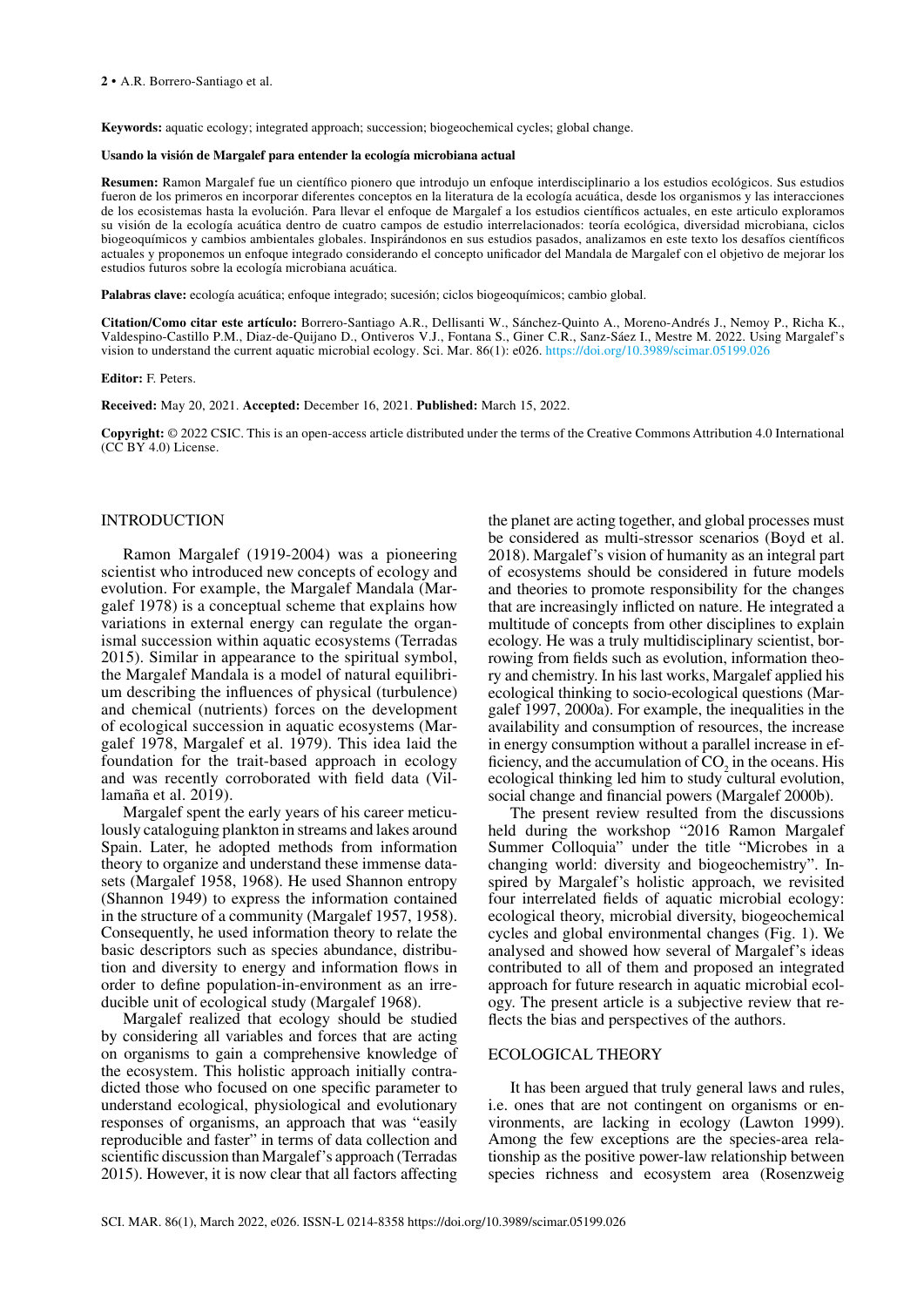

Fig. 1. – The integrated approach to aquatic microbial ecology inspired by the Margalef Mandala.

and Parry 1994) and the metabolic theory of ecology (Brown et al. 2004) as the relationship between metabolic rate, body size and temperature. Margalef always tried to frame his work in a broad context, such as the laws of thermodynamics (Margalef 1975). His work not only included papers distinctly devoted to the microbial world (Margalef 1978), but he also crossed borders and refused to focus on theories that only apply to model systems (Margalef 1963). Therefore, one of his main contributions to ecological theory in microbial ecology was his constant attempt to unify ecological understanding, which he considered a prerequisite for determining speculative explanations of observed patterns in nature. Although Margalef's contributions to ecological theory went far beyond microbial ecology, some are especially important for the study of microorganisms.

Margalef adopted methods from information theory to organize and understand the immense datasets from his studies (Margalef 1958) and extracted insights applicable to many pressing themes in ecology, as was extensively reviewed recently (Sherwin and Prat 2019). Margalef used Shannon entropy (Shannon 1949) to describe the uncertainty that a randomly sampled individual belongs to a previously observed species, and thus the diversity within a community (Margalef 1957). He used information theory to create quantitative descriptors and derive expectations for the species abundance distributions (Margalef 1978). After Margalef's introduction, the use of information theory in ecology became more common (Pielou 1966). It provided the quantitative framework for modern biodiversity studies (Tuomisto 2010) and has been crucial for the development of microbial ecology as we understand it today. Indices based on information theory are essential to analyse the vast amount of sequence datasets in microbial ecology. However, in general, diversity indices should

be used to test hypotheses and make predictions on the drivers of diversity rather than as results in themselves (Shade 2017), as Margalef already realized (Margalef 1991). Just as Margalef moved from using information theory to describe communities to using it to provide expectations, the field of microbial ecology seems to be moving from an observational to a predictive discipline. Conjointly, the observed patterns provide expectations and general relationships that may apply to all organisms (Locey and Lennon 2016).

Another of Margalef's contributions was the focus on species traits as important integrative variables for advancing ecological theory. Traits represent a "common value" for studying the responses of disparate organisms to environmental gradients and ecosystem processes. Margalef's Mandala represents an ecosystem as a bidimensional space described by two major factors affecting phytoplankton growth dynamics: nutrients and turbulence (Margalef 1978, Margalef et al. 1979). These external factors describe the preferred environmental conditions for functional groups of phytoplankton and how the pulses of energy can determine a new start of species succession. Although the Mandala was proposed in the context of phytoplankton succession and functional morphology, the rationale behind it involved a greater concept because both nutrients and turbulence are related to external energy supply (Margalef 1978). Later developments of this framework helped unify the four basic concepts of community ecology that bridge ecological and evolutionary scales in microbial communities: mutation, selection, dispersal and drift (Vellend 2016). The modern interpretations and extensions of the Margalef Mandala prove that his approach to ecological theory and community assembly processes remains valid (Wyatt 2014). Moreover, following the classical Margalef Mandala (based on phytoplankton succession), the prokaryote and protist successions could also be drawn using similar schemes with slight variations in the axes, moving from inorganic nutrients to organic matter (Pinhassi and Hagström 2000).

Succession, as ecological maturity, was a life-long concern for Margalef. He defined it as "the transformation of an excess of available energy into a future increase in biomass" (Margalef 1963). More mature ecosystems are the most stable ones, allowing an increase in information via structures or behaviour and a decrease in the energy needed to maintain them. The definition of succession based on thermodynamics (less mature systems are characterized by a higher ratio of primary production to biomass) also generates solid expectations on directional flows of energy and information across systems of unequal maturity: a net transfer of energy in the form of biomass occurs from the less mature to the more mature systems. Furthermore, based on these general principles, Margalef predicted the consequences of human exploitation and rising temperatures on ecosystems in terms of reduced diversity and stability (Margalef 1963), which is of a shocking topicality. These insights can be applied to microbial ecology and coincide with current studies of succession in microbial communities (Ortiz-Álvarez et al. 2018).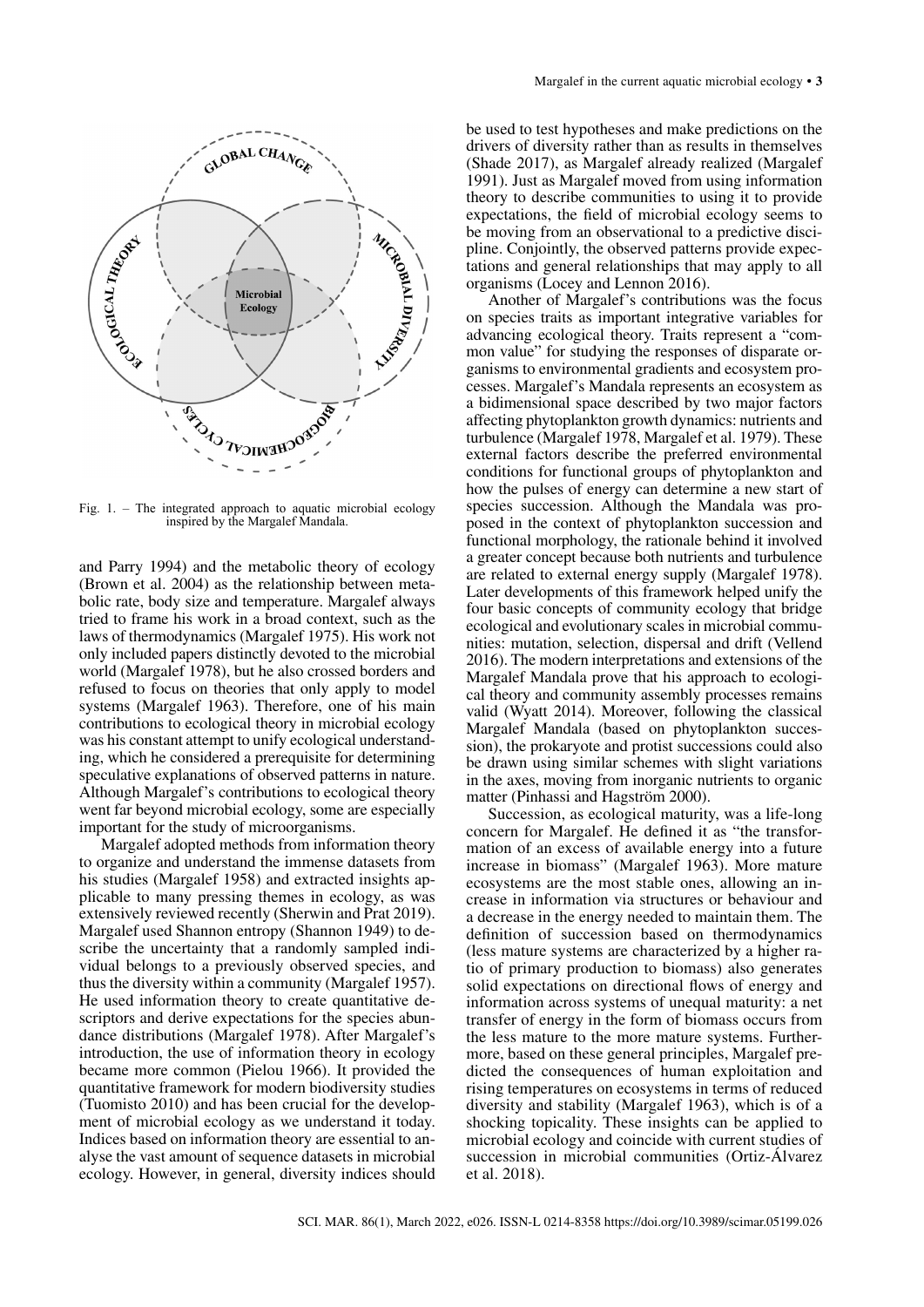# MICROBIAL DIVERSITY

Microbial communities are critical components of important global processes. Species composition is important, among other things, for the stability and proper functioning of ecosystems and their services (Goswami et al. 2017), and one of the main challenges in microbial ecology has been the estimation of species diversity (Vitorino and Bessa 2018). Today, we strive to understand the patterns of community structure and its dynamics in terms of ecosystem health and function (Shade 2017). Microbial ecologists have worked persistently to increase the sampling effort, making advancements in molecular techniques and developing mathematical measurements of diversity known as "diversity indices" (Fuhrman and Hagström 2008). Diversity indices use either incidence (presence/absence) or relative abundance of species when comparing diversity in two or more communities (Schroeder and Jenkins 2018). Quantitative approaches to functional and taxonomic diversity such as the Rao coefficient and the Simpson index have been applied (Botta-Dukát 2005). Other strategies measure functional diversity by functional richness and evenness (Goswami et al. 2017). Margalef actively contributed to the development of novel diversity indices: the Margalef index (*d*) includes abundance in the determination of diversity (Margalef 1951), while the Shannon index (*H*′) accounts for evenness plus richness (Margalef 1957, Moseman et al. 2009; Table 1).

Each method that analyses diversity has limitations and biases. Several analysis pipelines are available for a set of high throughput sequencing data (used to easily calculate diversity; Pylro et al. 2014). However, the limitations and biases start from the very beginning, including sampling (agreement on sampling protocols between laboratories must be reached; Prosser 2010) DNA/RNA extraction, PCR/primer bias, sequencing artefacts of cutoff for defining operational taxonomic units, development of consistent reference databases, and choice of including or excluding singletons/doubletons (operational taxonomic units that occur only once or twice, respectively, in each dataset). (Goodrich et al. 2014). Furthermore, many studies have focused on a single sampling point, leaving out spatio-temporal variability. Transects, temporal series and diversity patterns at different scales should become the norm (Jones et al. 2012). As the technique applied to analyse samples depends strongly on the question posed by the microbial ecologist, there is a need for good working protocols regarding the wide ranges of techniques to determine microbial diversity (PCR-based 16S/8S studies, metagenomics, etc.), accompanied by data analysis and publication of the raw data. A common bioinformatics pipeline is also needed to compare results from multiple studies because pipelines have an inherent bias, and using distinct pipelines delivers different results (Logares et al. 2012). As computers provide a completely controlled environment, implementing a common pipeline with low biases should be easier than implementing a universal molecular laboratory protocol. Although biases and limitations cannot be eliminated, a strong effort to take them into account and thus analyse datasets carefully is essential. The correct choice of diversity index is an important issue. Many indices have been proposed to estimate biodiversity (Goswami et al. 2017), but there is no consensus on which is most appropriate and informative in each context (Morris et al. 2014). Margalef's attitude and legacy can help solve this conundrum: by constantly investigating links between different scientific disciplines, he suggested that only a careful mathematical interpretation of a given formula assures a correct ecological interpretation. From this perspective, an index should be chosen based on what it truly measures (e.g. for testing specific hypotheses), acknowledging the dif-

| Index           | Symbol           | Description       | Formula                                                                          | Reference                    |
|-----------------|------------------|-------------------|----------------------------------------------------------------------------------|------------------------------|
| Rao coefficient | $H_{p}(p)$       | Quadratic entropy | $H_{\mathbf{D}}(\mathbf{p}) = \sum_{i=1}^{n} \sum_{j=1}^{n} p_{i} p_{j} d_{ij}.$ | Rao (1982)                   |
| Simpson index   | $\boldsymbol{D}$ | Species diversity | $1-\sum_{i=1}^k \frac{n_i(n_i-1)}{n(n-1)}$                                       | Simpson (1949)               |
| Evenness index  | J'               | Species evenness  | $J' = \frac{H'}{H'_{\rm max}}$                                                   | Pielou (1966)                |
| Shannon index   | H'               | Species entropy   | $H'_{\text{max}} = -\sum_{i=1}^{S} \frac{1}{S} \ln \frac{1}{S} = \ln S.$         | Shannon and Weaver<br>(1949) |
| Margalef index  | $\overline{d}$   | Species richness  | $D_{Mg} = \frac{S-1}{\ln N}$                                                     | Margalef (1951)              |

Table 1. – List of some quantitative indices to measure functional and taxonomic diversity.

SCI. MAR. 86(1), March 2022, e026. ISSN-L 0214-8358 https://doi.org/10.3989/scimar.05199.026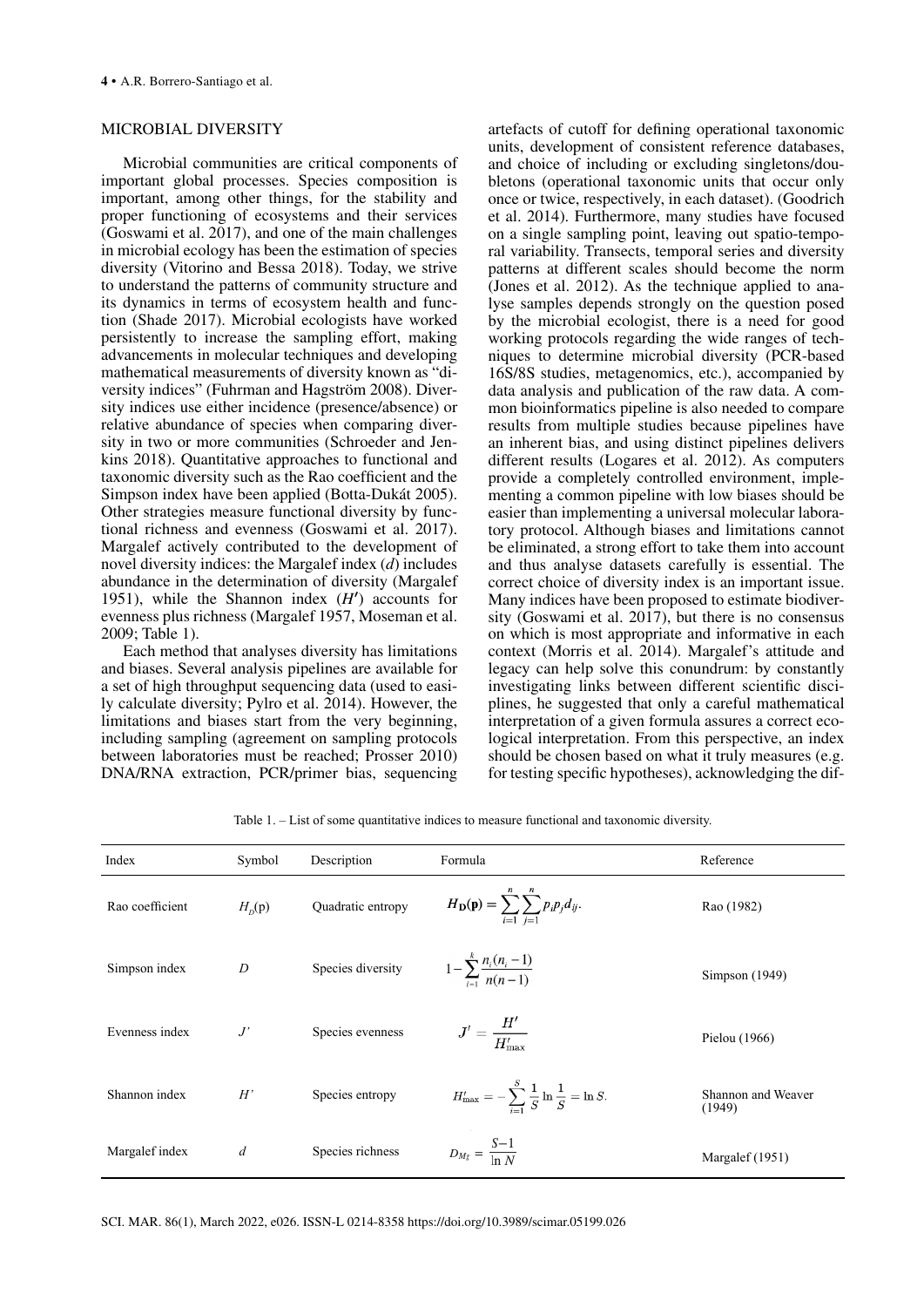ferent facets of biodiversity (and that most indices are not simply interchangeable).

The microbial community composition plays a crucial role in the health (functionality) of an ecosystem (Astudillo-García et al. 2019). A decrease in species richness (the number of species inhabiting a particular niche) and evenness (how evenly the species are distributed) might have a negative impact on the ecosystem's productivity and stability, resulting in overall decreased functionality (Goswami et al. 2017). Therefore, assessing the phylogenetic and functional diversity of microbial communities allows a more precise and efficient way of describing an ecosystem. The recognition of functional groups of species helps to understand functional diversity. Also, community diversity can be explained hierarchically, by describing the diversity of functional groups using methods such as cluster analysis for functional traits (Lepš 2005). The significant effects of functional diversity on the productivity and functioning of an ecosystem can be quantitatively explained by the sampling effect model and the niche differentiation model (Goswami et al. 2017). A sampling effect suggests that the increase in diversity of an ecosystem increases the probability that it harbours competitive species, thus making it more productive "by change". By contrast, the niche differentiation model assumes that habitats are spatiotemporally heterogeneous and occupied by species with different traits that allow them to compete for resources, be productive and thrive in the prevailing conditions. Likewise, niche complementarity and species redundancy can be explained using functional traits, which underlie the mechanisms by which diversity affects ecosystem functioning (Goswami et al. 2017). The rivets and idiosyncratic models relate functional diversity and species richness to ecosystem functioning. The rivet model suggests that the ecological function of different species sharing the same niche space overlaps (Ehrlich and Ehrlich. 1981), while the idiosyncratic model suggests that the ecological function of a particular niche varies proportionately with an increase in species richness (Lawton 1994).

Margalef suggested that microbial diversity is expansive and dynamic. He proposed that "the real structure of an ecosystem is a property that remains out of reach." (Margalef 1963). In other words, diversity is not a question that can be addressed by a single observation. According to Margalef, continuous monitoring is needed to understand the diversity of dynamic and complex microbial ecosystems, which is indeed the way microbial ecologists are operating nowadays (Mestre et al. 2020). For example, remote sensing has been proposed as a promising technology for the continuous and high-frequency monitoring of biodiversity and ecosystem functions at large spatial scales (Pettorelli et al. 2018). Also, automated and continuous monitoring of phytoplankton communities through in situ scanning-flow cytometry increases our ability to predict future changes in biodiversity and the functions it sustains (Thomas et al. 2018).

Until the last decade, methodological constraints such as the inadequacies of conventional microscopy

and cultivation-dependent techniques limited progress in the field (Jing et al. 2013). However, the advent of molecular techniques, particularly 'next-generation sequencing', has increased our understanding of microbial communities (Heidelberg et al. 2010; Sánchez-Quinto and Falcon 2019), with current estimates of microbial diversity being at least 100 times greater than previously thought (Vitorino and Bessa 2018). Nevertheless, in line with Margalef's intuition, microbial ecologists report that, even with modern tools and techniques, it is not easy to identify true microbial diversity and mapping of variations in community structure in space and time in the complex and highly dynamic marine environment (Biller et al. 2018). Some investigations indicate that the extent—and therefore the functional potential—of marine microbial biodiversity are limitless and seem to grow greater as new techniques emerge to measure them (Heidelberg et al. 2010).

## BIOGEOCHEMICAL CYCLES

Margalef's efforts to integrate micro- and macroscopic visions of ecosystems inspire how biogeochemistry should be studied in the era of discoveries in the microbial world. Margalef strived to integrate different fields of ecology (matter–energy–biodiversity) with a common quantitative currency, which is why he applied information theory and thermodynamics to ecology (Margalef 1957, 2000a). Although he focused on the study of primary production-limiting nutrients rather than on biogeochemistry itself, Margalef honoured the holistic nature of the Vernadskian biosphere as an innovative planetary vision of life in which biogeochemistry plays a key connective role (Margalef 1992). Therefore, it is highly likely that the possibility of linking microbial community structure with quantification of its contribution to biogeochemical cycling rates would have been of concern to Margalef, should he have had access to current microbial ecology discoveries and toolboxes.

Today, modern molecular techniques, namely omics, have clarified the role of microbes in some biogeochemical processes. The findings range from gene discovery to stoichio-genomics, including gene evolution over geological time and the mapping of genes, transcripts and proteins in the environment (Young et al. 2012). Nevertheless, the inference of biogeochemical rates from omics/molecular datasets remains a challenge. Simultaneous measurements and correlations between functional gene expression and biogeochemical rates have offered unconnected results suggesting that different regulation mechanisms operate at protein and cell levels (Hultman et al. 2015). Consequently, it is crucial to pay attention to single-cell processes. These are one of the missing links between the three steps of the central dogma of molecular biology, namely replication, transcription and translation (from DNA to RNA to protein), assessed by omics, and the actual effect of microbes on biogeochemical rates.

In this context, the phosphorus (P) cycle is one of the most important and probably deserves as much attention in the ocean as it has been paid in freshwaters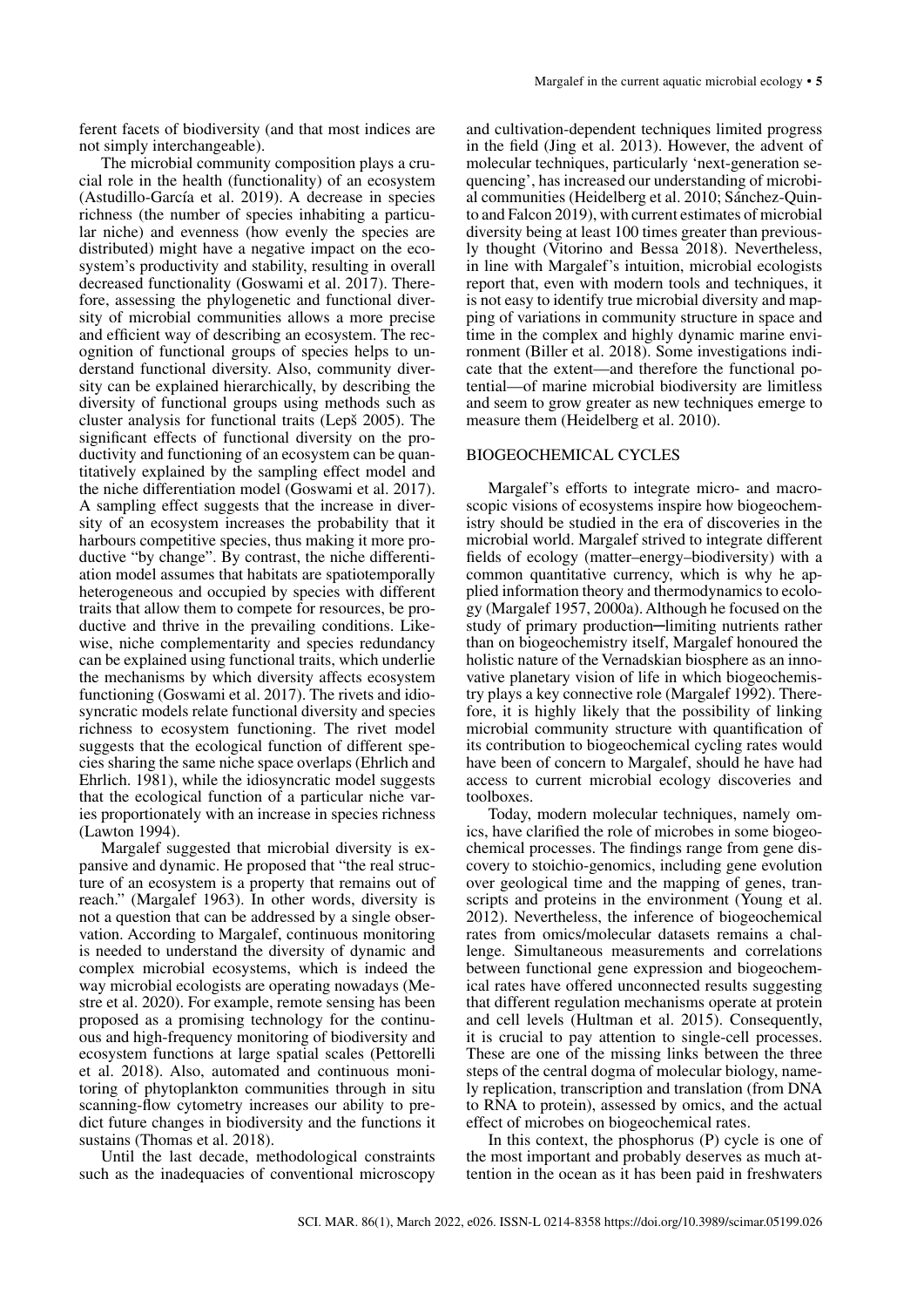(Margalef 1998, Letscher and Moore 2015). The crucial steps of this cycle include interactions with chemical species (e.g. aluminium) and with living beings, in which phosphatases play a key role in the utilization of dissolved organic phosphorus and polyphosphate. Margalef's foundational experiments and assumptions about the role of microorganisms (i.e. plankters) in the regeneration of phosphate by phosphatases (Margalef 1950) have been confirmed, expanded and detailed over time (see Boavida 2012). In the framework of microbial enzymatic activities (i.e. phosphatases) contributing to phosphorus cycling, recent advances include (i) the discovery of diverse pH-dependent metallo-phosphatase isoenzymes in prokaryotic and micro-eukaryotic plankton genomes (Sebastian and Ammerman 2009), (ii) the development and use of single-cell fluorescent substrates in environmental plankton samples (Polaske et al. 2016), (iii) new strategies of analytical determination that address a large diversity of P-substrates in the environment, and (iv) the development of mathematical models for phosphatase activity in microalgae (Ghyoot et al. 2015). This multifaceted approach has helped understand why the results of enzymatic activity (i.e. ecological function) can be poorly correlated with any of the omics approaches (gene presence, gene expression and protein presence). The reason is that fine modulation of the enzyme activity is due, for example, to isoenzyme gene diversity, the dependence of different isoenzymes on temperature, substrate concentration (i.e. kinetic properties) and metallic cofactors, microbe-specific metabolic responses (such as lipid remodelling), and the physiological status of different individuals in a population (Valdespino-Castillo et al. 2014). Furthermore, phosphatase research is paving the path to understanding other microbial enzyme classes that play a role in the phosphorus cycle (phosphonate esterases, phosphodiesterases and phytases, e.g. Dyhrman et al. 2007) and, by extension, to all the important cycles (e.g. carbon, nitrogen and silicon). Experimental designs on microfluidic platforms and analytical tools for assessing the intracellular chemical composition (atomic force microscopy, chemical imaging, etc.) might also help parameterize the mathematical models. Like the Margalef Mandala, therefore, a multifaceted approach is required to investigate the role of microbes in linking the biogeochemical cycles through the study of omics.

## GLOBAL CHANGE

Global changes in the natural environments were not new to Margalef. The biosphere as a whole entity was discussed by Margalef in his book *Our Biosphere* (1997), in which he introduced new theoretical concepts of organization of ecosystems, ranging from stratification of marine plankton to global regulation, that were extraordinarily advanced for the ecology of the time. Indeed, the idea contained in the Margalef Mandala of relating the composition of phytoplankton to specific parameters of the water column could help us to predict future changes in marine microbial community composition, especially regarding recent global

changes in ocean biogeochemistry, such as warming, acidification, deoxygenation and bio-invasions.

Currently, the oceans are experiencing rapid and unprecedented shifts in biogeochemical parameters as a result of global change. Anthropogenic activities are having impacts on atmospheric and oceanic carbon dioxide  $(CO_2)$ , nutrient pollution and the introduction of non-native organisms, which are critical issues for world oceans and ecosystems in general. For instance, atmospheric  $CO<sub>2</sub>$  is rising to unprecedented levels  $(+415)$  ppm in 2020; Dlugokencky and Tans 2020), leading to direct and indirect effects on marine organisms (Borrero-Santiago et al. 2016a) that may modify succession and evolution. One of the consequences of the rising  $CO<sub>2</sub>$  levels is the warming of marine waters, which favours stratification, reduces oxygen solubility and enhances respiration rates of marine organisms (Gruber 2011). Increased levels of  $CO<sub>2</sub>$  dissolved in seawater lead to a reduction of carbonate availability and a lowering of pH, causing acidification stress (Gattuso et al. 2011). Together with changing oceanic circulation, these factors might be responsible for the recent and future decreases in the ocean's oxygen content and in the formation of oxygen minimum zones (OMZs), which are defined as water masses with dissolved oxygen concentrations declining by 0.09 to 0.34 μmol kg−1 y−1 (Levin 2018). The microbial degradation of organic matter, and subsequently the oceanic carbon pump, might be altered in OMZs, leading to a fall in  $N<sub>2</sub>$ production by the microbial community and modifying chemical and biological gradients in the water column (Bertagnolli and Steward 2018).

 Human influence is not only related to changes driven by increasing  $CO<sub>2</sub>$  in the atmosphere. The introduction of non-native organisms is currently a challenge in many parts of the oceans. These introductions or invasions may be accelerated by global environmental changes but are also being enhanced by direct anthropogenic drivers such as the transfer of ballast water and aquaculture (González-Ortegón and Moreno-Andrés 2021). For these invasions to occur, microbes need to be transported from a source to a foreign environment, but invasions are also determined by competitive interactions. Specific examples of microbial transfer that have been reported include evidence of bacilli endospores dispersed over long distances by ocean currents and the spreading of toxic cyanobacteria (Fastner et al. 2007) as well as invasive protists (Wyatt and Carlton 2002). Microbial invasions can be divided into four steps: (i) introduction, (ii) establishment, (iii) growth and spread, and (iv) impact (Levine et al. 2004). The ecological rules that drive microbial interactions within the community are decisive (Locey and Lennon 2016). Additionally, anthropogenic perturbations induce instability in the ecosystem and may thus alter the potential for invasion (González-Ortegón and Moreno-Andrés 2021). These aspects were mentioned by Margalef (Margalef 1963, 1975), who predicted the consequences of the use of natural resources by humans and highlighted its impacts.

Environmental microbiology and microbiome science have progressively implemented these concep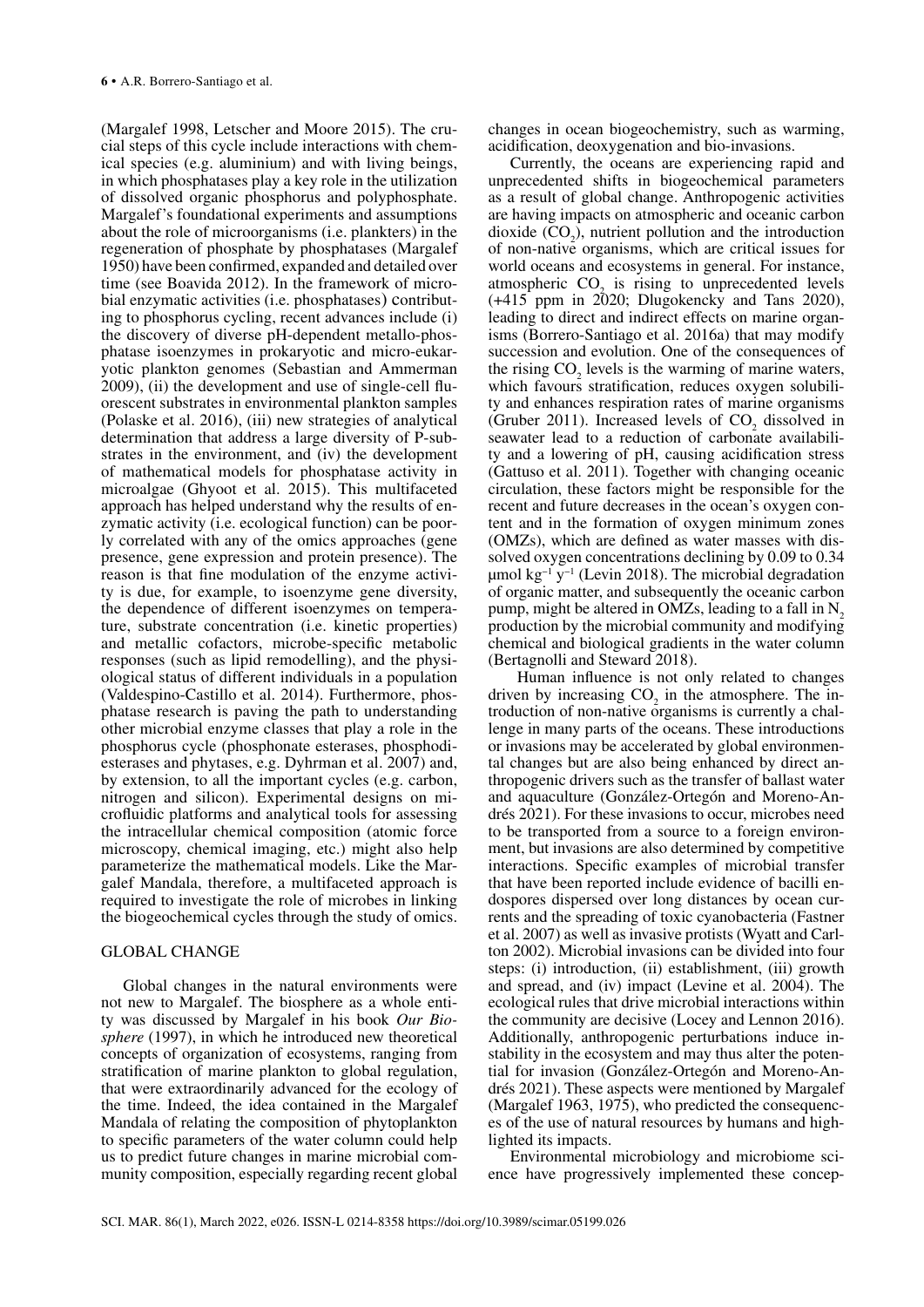tual developments, and several reports in the last few decades have explored microbial system diversity in relation to community, environmental or climatic stability to understand species invasions. Microbiome studies of species invasions provide a new dimension for understanding the mechanisms underlying these invasions. In addition to competition and synergistic relationships, which are hot topics of microbiome research, at least two other emergent properties of microbial systems seem to be important players with respect to microbial invasions: immediate or delayed responses of horizontal gene transfer (Emamalipour et al. 2020) as a short-term exchange of genetic information; and pulse-coordinated responses, such as *quorum sensing,* as a regulation of gene expression according to microbial population. The latter has been found to be an important challenge in aquaculture (Fuente et al. 2015). Finally, the speed of ecosystem change is unquestionably another relevant element in the instability and adaptive responses of biological systems.

In addition to warming, acidification, deoxygenation and bio-invasions, the accumulation of plastic in the ocean is a major concern today. Plastic is currently the most common form of marine debris, and negative impacts of plastic pollution on the marine environment are documented at every level of biological organization, from molecules to ecosystems (Guo and Wang 2019). The microbial inhabitants of plastic marine debris termed "the plastisphere" (Amaral-Zettler et al. 2020) are an emerging source of genetic and metabolic diversity that may profoundly change our views of global marine matter and energy budgets.

Following Margalef's approach to humanity as a part of natural ecosystems, we should include the changes brought about by anthropogenic impacts into the natural fluctuation of marine microorganisms. The generated matrix will help to predict changes in microbial distribution and functionality.

### FUTURE PERSPECTIVES

Ramon Margalef introduced innovative ideas in the study of ecology, particularly in microbial ecology, as discussed in this review. He considered that unifying ecological understanding was a prerequisite for going beyond speculative explanations of observed patterns in nature, and that quantifying differences in biological and ecosystem structures is fundamental to the understanding of the mechanisms underlying ecological processes.

It may seem surprising that concepts and ideas developed decades ago can improve the way we study microbial ecology today. Margalef did not have access to many of the techniques and data that are now available, but his thinking is instrumental in avoiding the risk of data dredging. There is an ongoing debate about the way science should be defined and conducted (e.g. "Defining the scientific method" 2009), with some researchers more inclined towards data-driven research and others towards hypothesis-driven research. Without pretending to resolve this debate, we argue that Margalef is a prime example of how a combination of both approaches,

namely predicting patterns and inferring mechanisms, can be extremely effective in revealing ecological laws and rules (see also e.g. Fontana et al. 2021).

Taking inspiration from Margalef's teaching, we propose an integrated conceptual approach for microbial ecology (Fig. 1), which includes ecological theory, microbial diversity, biogeochemical cycles and global change. This new representation visualizes the interdisciplinary nature of microbial ecology as an intersection of related research fields. As an example, ecosystem structures are fundamental to the integration of information theory and diversity-related concepts into ecology (Margalef 1957, 1985). As we have explained at length in this review, we believe improvements should be made particularly in three areas of ecological studies: sampling strategy, data analysis and ecological interpretation.

Considering Margalef's view, microbial ecologists must have a clear perspective that improving a multidisciplinary approach between biologists, bioinformaticians, statisticians and oceanographers will be key to understanding microbial ecology as a whole. All variables and factors are directly and indirectly intercorrelated. They cannot be fully understood without considering all the others. Today, the scientific community needs to develop new concepts and an integrated vision of all disciplines in microbial ecology. To move forward, it might be necessary to look back: it is back to the future with Ramon Margalef!

## ACKNOWLEDGEMENTS

We are thankful to the organizers and especially the speakers of the 2016 Ramon Margalef Summer Colloquium in Barcelona (Spain). The authors would like to thank Dr Mario Muscarella for contributing to the Ecological Theory section, Marie Maßmig for contributing to the Global Change section, E. Khavina for the drawing of the Mandala figure, and Dr Annie V. Hunnestad and Ashley A. Vold for English corrections. Special thanks are due to Dr Josep M. Gasol and Dr Celia Marrasé for the constructive feedback on the manuscript during the writing process.

#### **REFERENCES**

- Amaral-Zettler L.A., Zettler E.R., Mincer T.J. 2020. Ecology of the plastisphere. Nat. Rev. Microbiol.18: 139-151. <https://doi.org/10.1038/s41579-019-0308-0>
- Astudillo-García C., Hermans S.M., Stevenson B., Buckley H.L., Lear G. 2019. Microbial assemblages and bioindicators as proxies for ecosystem health status: potential and limitations. Appl. Microbiol. Biot. 103: 6407-6421. <https://doi.org/10.1007/s00253-019-09963-0>
- Bertagnolli A.D., Stewart F.J. 2018. Microbial niches in marine oxygen minimum zones. Nat. Rev. Microbiol. 16: 723-729. https://doi.org/10.1038/s4157
- Biller S.J., Berube P.M., Dooley K., et al. 2018. Data descriptor: Marine microbial metagenomes sampled across space and time. Sci. Data 5: 180176. <https://doi.org/10.1038/sdata.2018.176>
- Boavida M.J. 2012. It all started with Margalef's paper of 1951. Limnetica 31: 187-192.
- Borrero-Santiago A.R., DelValls T.A., Riba I. 2016. Carbon Capture and Storage (CCS): Risk assessment focused on marine bacte-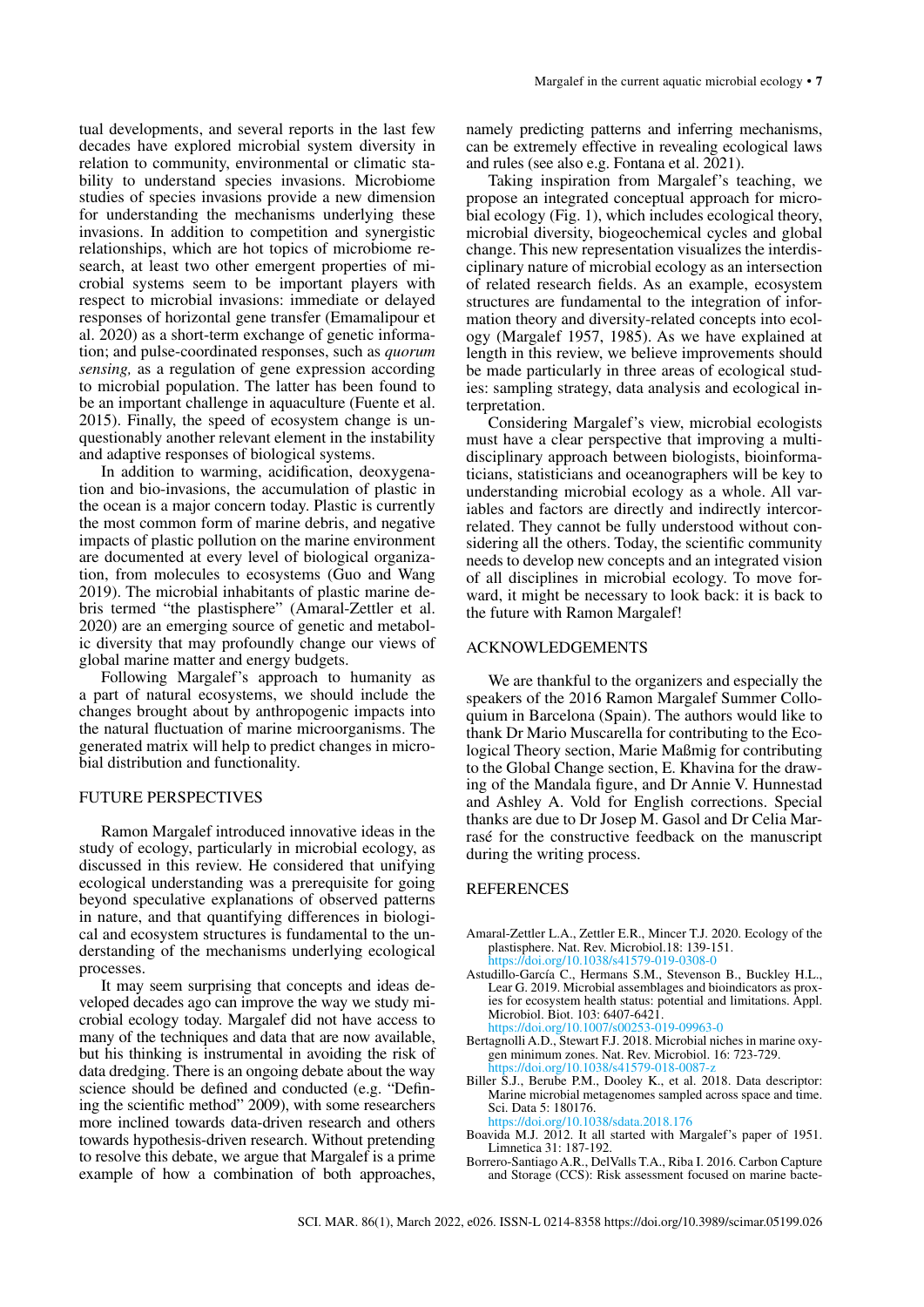ria. Ecotoxicol. Environ. Saf. 131: 157-163.

- <https://doi.org/10.1016/j.ecoenv.2016.04.020> Botta-Dukát Z. 2005. Rao's quadratic entropy as a measure of functional diversity based on multiple traits. J. Veg. Sci. 16: 533-540. https://doi.org/10.1111/j.1654-1103.2005.tb02393
- Boyd P.W., Collins S., Dupont S., et al. 2018. Experimental strategies to assess the biological ramifications of multiple drivers of global ocean change-A review. Glob. Change Biol. 24: 2239-2261. <https://doi.org/10.1111/gcb.14102>
- Brown J.H., Gillooly J.F., Allen A.P., et al. 2004. Toward a metabolic theory of ecology. Ecology 85: 1771-1789. https://doi.org/10.1890/03
- Defining the scientific method. 2009. Nat. Methods 6: 237. <https://doi.org/10.1038/nmeth0409-237>
- Dlugokencky E., Tans P. 2020. Global Monitoring Laboratory-Carbon Cycle Greenhouse Gases. Retrieved July 6, 2020, from rl.noaa.gov/gmd/ccgg/trends.
- Dyhrman S.T., Ammerman J.W., Van Mooy B.A.S. 2007. Microbes and the marine phosphorus cycle. Oceanography 20: 110-116. <https://doi.org/10.5670/oceanog.2007.54>
- Ehrlich P.R., Ehrlich A.H. 1981. Extinction: the causes and consequences of the disappearance of species. New York: Random House.
- Emamalipour M., Seidi K., Vahed S. Z., et al. 2020. Horizontal gene transfer: from evolutionary flexibility to disease progression. Front. Cell Develop. Biol. 8. <https://doi.org/10.3389/fcell.2020.00229>
- Fastner J., Rucker J., Stuken A., et al. 2007. Occurrence of the cyanobacterial toxin cylindrospermopsin in northeast Germany. Environ. Toxicol. 22: 26-32. <https://doi.org/10.1002/tox.20230>
- Fontana S., Rasmann S., de Bello F., et al. 2021. Reconciling traitbased perspectives along a trait-integration continuum. Ecology  $102(10)$ : e $03472$ . <https://doi.org/10.1002/ecy.3472>
- Fuente, M.d.L., Miranda, C.D., Jopia, P., et al. 2015. Growth inhibition of bacterial fish pathogens and quorum-sensing blocking by bacteria recovered from Chilean salmonid farms. J. Aquat. Anim. Health 27: 112-122.

<https://doi.org/10.1080/08997659.2014.1001534>

Fuhrman J.A., Hagstrom K. 2008. Bacterial and Archaeal Community Structure and its Patterns. In: Microbial Ecology of the Oceans (pp. 45-90). Hoboken, NJ, USA: John Wiley and Sons, Inc.

<https://doi.org/10.1002/9780470281840.ch3>

- Gattuso J.P., Hansson L. 2011. Ocean acidification: background and history. In: *Ocean Acidification*, Oxford Univ. Press, Inc. USA. /doi.org/10.1093/
- Ghyoot C., Gypens N., Flynn K.J., Lancelot C. 2015. Modelling alkaline phosphatase activity in microalgae under orthophosphate limitation: the case of *Phaeocystis globosa*. J. Plankton Res. 37: 869-855.
- <https://doi.org/10.1093/plankt/fbv062>
- González-Ortegón E.; Moreno-Andrés J. 2021. Anthropogenic Modifications to Estuaries Facilitate the Invasion of Non-Native Species. Processes 9: 740. ps://doi.org/10.3390/pr9050740
- Goodrich J.K., Waters J.L., Poole A.C., et al. 2014. Human genetics shape the gut microbiome. Cell 159: 789-799. <https://doi.org/10.1016/j.cell.2014.09.053>
- Goswami M., Bhattacharyya P., Mukherjee I., Tribedi P. 2017. Functional diversity: an important measure of ecosystem functioning. Adv. Microbiol. 7: 82-93. <https://doi.org/10.4236/aim.2017.71007>
- Gruber N. 2011. Warming up, turning sour, losing breath: ocean biogeochemistry under global change. Philos. Trans. R. Soc. A 369: 1980-1996.

<https://doi.org/10.1098/rsta.2011.0003>

- Guo X., Wang J. 2019. The chemical behaviors of microplastics in marine environment: A review. Mar. Poll. Bull. 142: 1-14. <https://doi.org/10.1016/j.marpolbul.2019.03.019>
- Heidelberg K.B., O'Neil K.L., Bythell J.C., Sebens K.P. 2010. Vertical distribution and diel patterns of zooplankton abundance and biomass at Conch Reef, Florida Keys (USA). J. Plankton Res. 32(1): 75-91.

<https://doi.org/10.1093/plankt/fbp101>

Hultman J., Waldrop M.P., Mackelprang R., et al. 2015. Multi-omics of permafrost, active layer, and thermokarst bog soil microbiomes. Nature. 521: 208-212. <https://doi.org/10.1038/nature14238>

Jing H., Xia X., Suzuki K., Liu H. 2013.Vertical profiles of bacteria in the tropical and subarctic oceans revealed by pyrosequencing. PLoS ONE 8: e79423.

<https://doi.org/10.1371/journal.pone.0079423>

- Jones S.J., Southward A.J., Wethey D.S. 2012. Climate change and historical biogeography of the barnacle. Global Ecol. Biogeogr. 21: 716-724. <https://doi.org/10.1111/j.1466-8238.2011.00721.x>
- Lawton J. H. 1994. What do species do in ecosystems? Oikos 71: 367.

<https://doi.org/10.2307/3545824>

Lawton J. H. 1999. Are there general laws in ecology? Oikos 84: 177-192.

<https://doi.org/10.2307/3546712> Lepš J. 2005. Diversity and ecosystem function. Veg. Ecol. 199-237.

[https://doi.org/10.1023/A: 1008867931773](https://doi.org/10.1023/A:1008867931773)

Letscher R.T., Moore J.K. 2015. Preferential remineralization of dissolved organic phosphorus and non-Redfield DOM dynamics in the global ocean: Impacts on marine productivity, nitrogen fixation, and carbon export. Global Biogeochem. Cy. 29: 325-340.

<https://doi.org/10.1002/2014GB004904>

Levine J.M., Adler P.B., Yelenik S.G. 2004.A meta-analysis of biotic resistance to exotic plant invasions. Ecol. Lett. 7: 975-989. <https://doi.org/10.1111/j.1461-0248.2004.00657.x>

- Locey K.J. Lennon J.T. 2016. Scaling laws predict global microbial diversity. Proc. Nat. Acad. Sci. USA 113: 5970-5975.<br>https://doi.org/10.1073/pnas.1521291113 https://doi.org/10.1073
- Logares R., Haverkamp T.H.A., Kumar S., et al. 2012. Environmental microbiology through the lens of high-throughput DNA sequencing: Synopsis of current platforms and bioinformatics approaches. J. Microbiol. Met. 91: 106-113. s://doi.org/10.1016/j.mimet.2012.07.01
- Margalef R. 1950. Rôle des entomostracés dans la régéneration des phosphates, internationale vereinigung für theoretische und angewandte. Limnologie: Verhandlungen.11: 246-247. https://doi.org/10.1080/03680770.1950.1189523

Margalef R. 1951. Diversidad de especies en les communidades naturales. Publ. Inst. Biol. Apl. Barcelona 6: 59-72.

- Margalef R. 1957. La teoría de la información en Ecología. Mem. Real Acad. Cien. Art. Barcelona 32: 373-436. <http://hdl.handle.net/10261/165554>
- Margalef R. 1958. Information theory in ecology. General Systems: Yearbook of the Society for General Systems Research 3: 36-71.

<http://hdl.handle.net/10261/165563>

Margalef R. 1963. On certain unifying principles in ecology. Amer. Nat. 97(897): 357-374. <https://doi.org/10.1086/282286>

Margalef R. 1968. Perspectives in ecological theory. University of Chicago Press. 111 pp.

Margalef R. 1975. Diversity, stability and maturity in natural ecosystems. In: Unifying Concepts in Ecology. Springer, Netherlands, pp. 151-160

doi.org/10.1007/978-94-010-1954-5\_12

Margalef R. 1978. Life-forms of phytoplankton. Oceanol. Acta 1: 493-509.

- Margalef R. 1985. Ecosystems: diversity and connectivity as measurable components of their complication. In: The Science & Praxis of Complexity. United Nations University (UNU), Tokyo, GLDB-2/UNUP-560.
- Margalef R. 1991. Teoría de los sistemas ecológicos. Edicions Universitat Barcelona.
- Margalef R. 1992. Oblik Biosfer (A View of the Biosphere). Moscow: Russian Academy of Sciences, Institute of Oceanology.
- Margalef R. 1997. Our biosphere. In: O. Kinne (ed.), Excellence in Ecology, 10. Ecology Institute, Oldendrof/Luhe, 176 pp.
- Margalef R. 1998. Elements limitants, explotabilitat i diversitat. Homenatge a Bolòs i al fòsfor. Acta Bot. Barcino. 45: 633-643. Retrieved from

<https://raco.cat/index.php/ActaBotanica/article/view/59590>

- Margalef R. 2000a. El marco ecológico para iluminar la sociedad actual. In: Naredo J.M. and Parra F. (eds), Economía, Ecología y Sostenibilidad en la sociedad actual. Siglo XXI, Madrid, pp. 51-66.
- Margalef R. 2000b. Organització de la biosfera i reflexions sobre el present i el futur de la nostra espècie i de la ciència ecològica. Treb. Soc. Cat. Biol. 50: 47-59. Retrieved from [https://raco.cat/index.php/TreballsSCBiologia/article/](https://raco.cat/index.php/TreballsSCBiologia/article/view/15701) [view/15701](https://raco.cat/index.php/TreballsSCBiologia/article/view/15701)